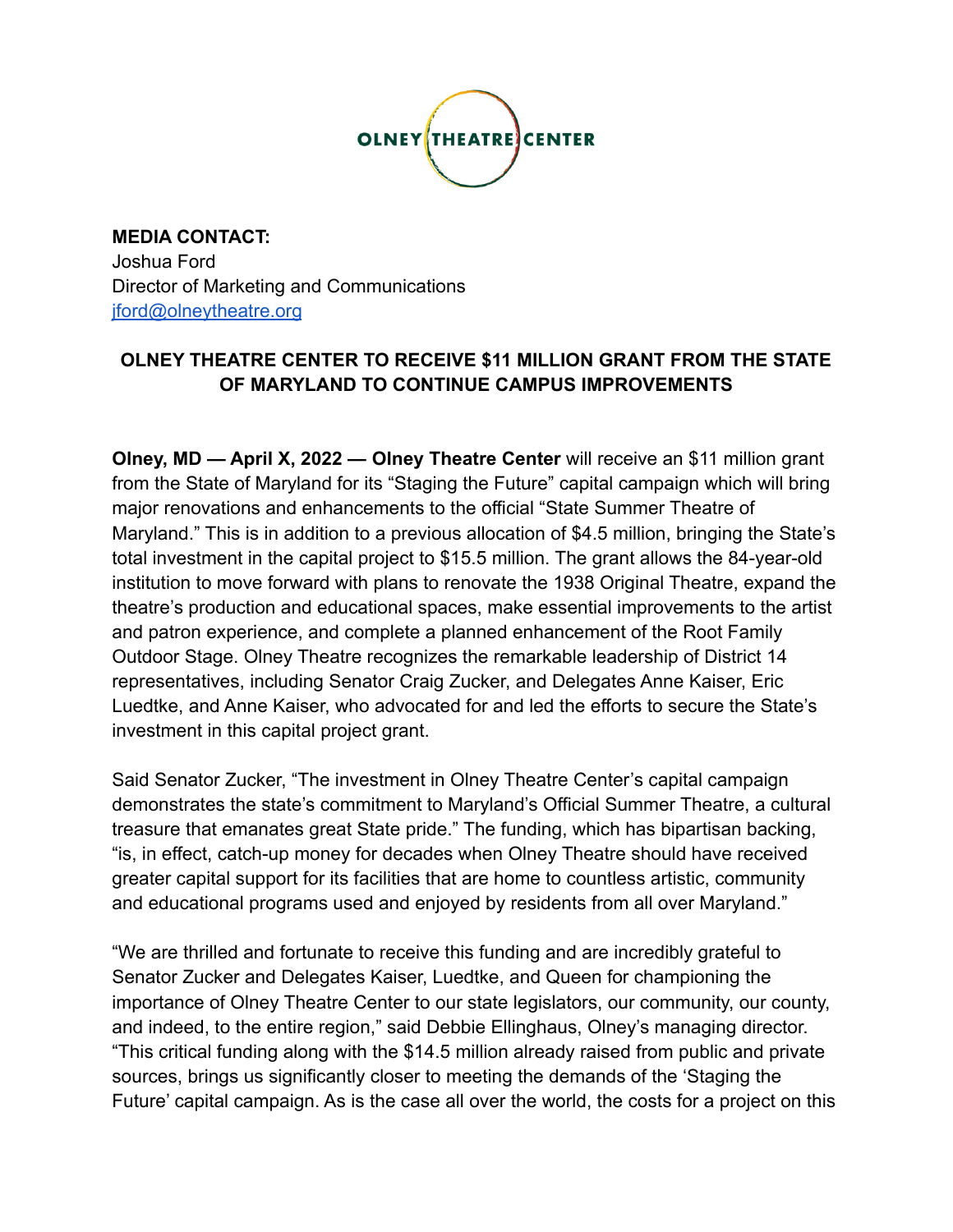scale have escalated since we began the campaign four years ago and now, with this new transformational grant, we have the opportunity to accomplish the entirety of the project and build a sustainable future for Olney Theatre Center for the Arts. The state funding is a tremendous vote of confidence in Olney Theatre, and recognition of our value and impact in the region. With so many operating challenges for our industry in the wake of the pandemic, 'Staging the Future' will provide critical facility improvements to help Olney Theatre reimagine its model to better serve our community in a post-pandemic world."

Since launching the "Staging the Future" campaign, Olney Theatre has spent \$6 million to renovate the Mulitz-Gudelsky Theatre Lab, expand its parking facilities, and upgrade the lighting and sound systems in its spaces. They now seek to raise an additional \$6.5M to complete the project over the next three years, bringing the total Capital Campaign goal to \$32 million.

## **ABOUT OLNEY THEATRE CENTER**

### **Mission**

Olney Theatre Center for the Arts produces and curates theatrical performance for the diverse audiences in our community, and educates, learns from, supports and inspires a more inclusive generation of theater-makers.

## **Vision**

We strive to become an arts and culture powerhouse, redefining the American regional theater movement by cultivating and sharing the creativity of our community.

#### **History**

Founded in 1938 as a summer playhouse, Olney Theatre Center (OTC) now produces world and American premieres of plays and musicals, and reimaginings of familiar titles year-round; presents the work of leading companies and artists; tours nationally and locally; teaches students of all ages; and mentors a more inclusive generation of theatremakers. For more than 8 decades, OTC has brought impactful theater performance and education to our community, helping to grow the vibrancy and vitality of our home in the Washington, DC region.

Over the years, some of the biggest names in theater and film have appeared on our stages, including Tallulah Bankhead, Helen Hayes, Jessica Tandy, Hume Cronyn, Bob Fosse, Phillip Bosco, Eve Arden, Eva Gabor, Burl Ives, Jose Ferrer, Carol Channing, Olivia d'Havilland, Tony Randall, Paulette Goddard, Dorothy and Lillian Gish, Jane Seymour, Anne Revere, Frances Sternhagen, Arthur Treacher, James Broderick, Olympia Dukakis, Sir Ian McKellen, Marica Gay Harden, John Colicos, Uzo Aduba, Alan Cumming, Cheyenne Jackson, Robin de Jesus, Wilson Jermaine Heredia, among many, many others.

Olney Theatre is now the cultural anchor of a rapidly changing region and serves one of the most diverse, best educated, and wealthiest counties in the country. Situated on the unceded land of the Piscataway-Conoy people, the Olney area was once a rural farming community with a unique Quaker heritage. Now the area is occupied by every kind of family that makes up 21st Century America, along